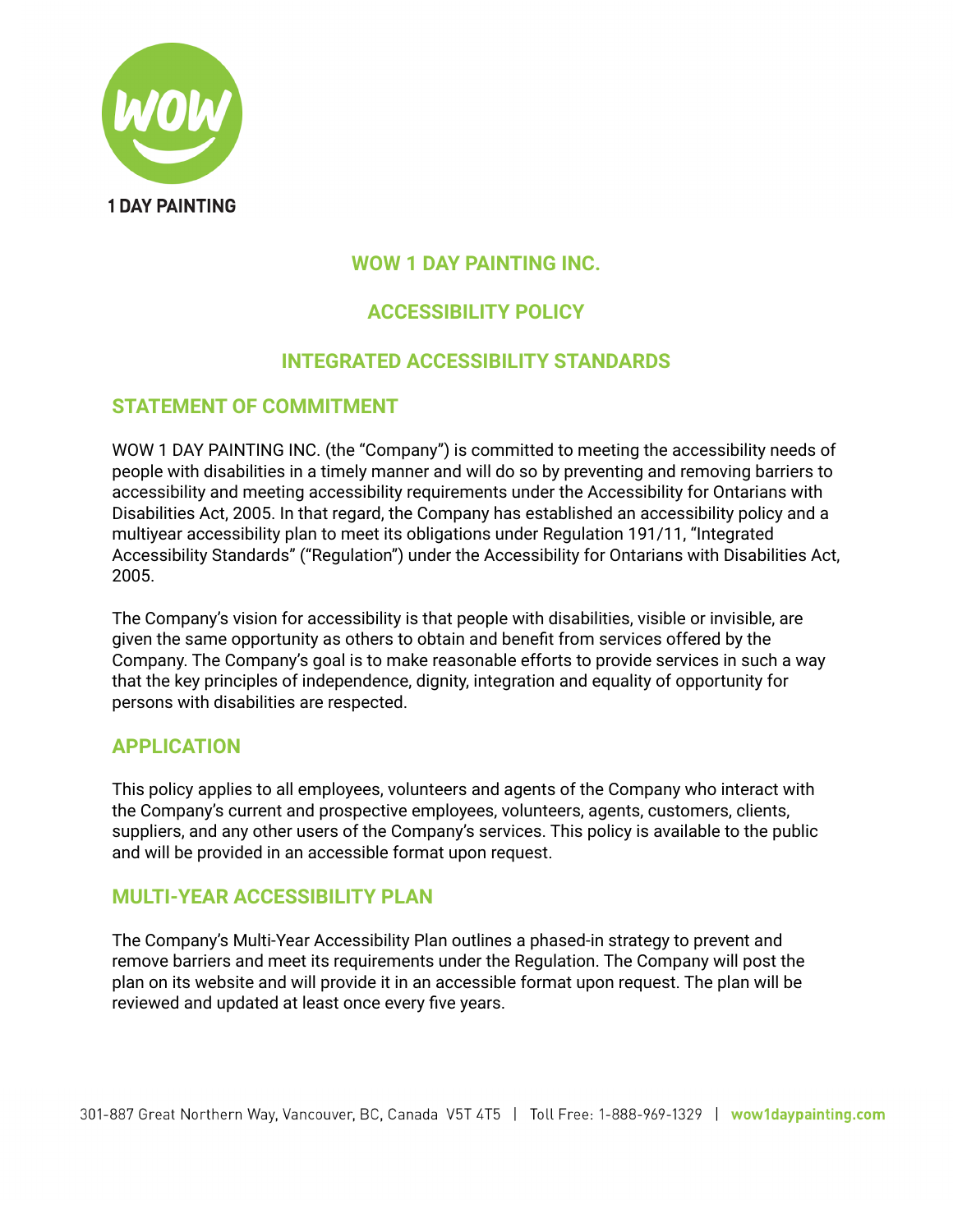

# **TRAINING**

The Company will ensure that training is provided as required by the Regulation to all employees, and volunteers, all persons who provide goods, services or facilities on the Company's behalf, and all persons who participate in developing the Company's policies, on the requirements of the accessibility standards referred to in the Regulation and on the Human Rights Code as it pertains to persons with disabilities. Training will be provided as soon as practicable. If any changes are made to this policy or the requirements, training will be provided to include those changes. The Company shall maintain a record of the dates when training was provided and the number of individuals to whom it was provided. The Company shall ensure that others that provide goods, services or facilities on behalf of the Company have had training.

# **INFORMATION AND COMMUNICATIONS STANDARD**

### Feedback Processes

The Company will ensure that its processes for receiving and responding to feedback are accessible to persons with disabilities by providing or arranging for the provision of accessible formats and with communication support upon request. The Company will notify the public about the availability of accessible formats and communication supports.

### Accessible Formats and Communication Supports

The Company will, upon request, provide or arrange for accessible formats and communication supports for persons with disabilities in accordance with the Regulation as follows:

- 1. In a timely manner that takes into account the person's accessibility needs due to a disability;
- 2. At a cost that is no more than the regular cost charged to other persons;
- 3. In consultation with the person making the request to determine suitability of an accessible format or communication support;
- 4. The Company will notify the public about the availability of accessible formats and communication supports.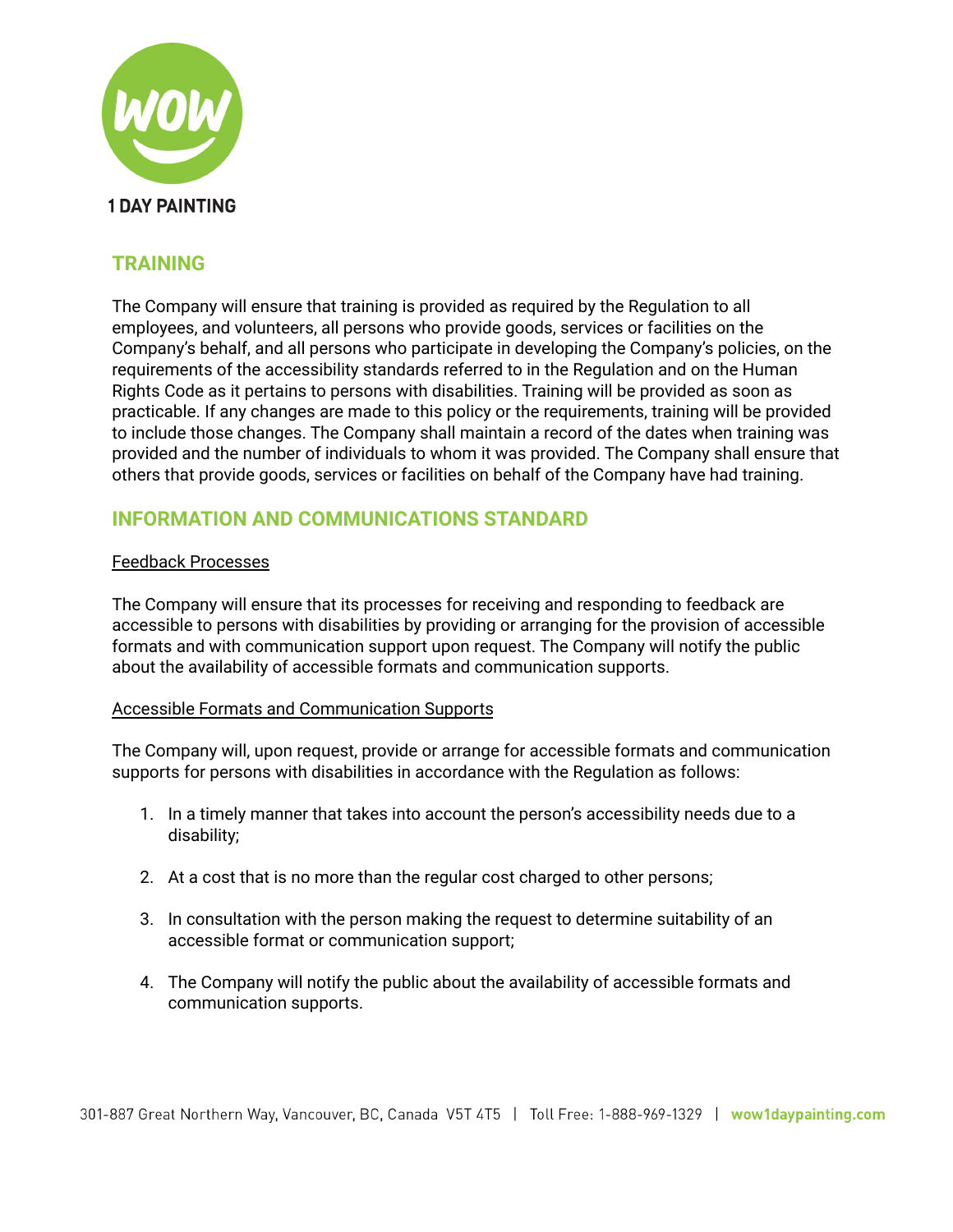

### Unconvertible Information or Communications

If the Company determines that information or communications are unconvertible, the Company will provide the person requesting the information or communication with,

- A. an explanation as to why the information or communications are unconvertible; and
- B. a summary of the unconvertible information or communications.

Information or communications are unconvertible if,

- A. it is not technically feasible to convert the information or communications; or
- B. the technology to convert the information or communications is not readily available.

#### Emergency Information

If the Company prepares emergency procedures, plans or public safety information and makes the information available to the public, the Company shall provide the information in an accessible format or with appropriate communication supports, as soon as practicable, upon request.

#### Website Accessibility

Where practicable, the Company will make any new internet website, and web content on those sites, where the Company controls the websites and web content directly or through a contractual relationship, conform with the World Wide Web Consortium Web Content Accessibility Guidelines (WCAG) 2.0 initially at Level A and increasing to Level AA. By January 1, 2021 all internet websites and web content backdated to 2012 will conform with WCAG 2.0 Level AA.

### **EMPLOYMENT STANDARDS**

The Company will comply with the requirements of the Employment Standards in the Regulation. The Employment Standards apply in respect of employees, and not volunteers or other non-paid individuals.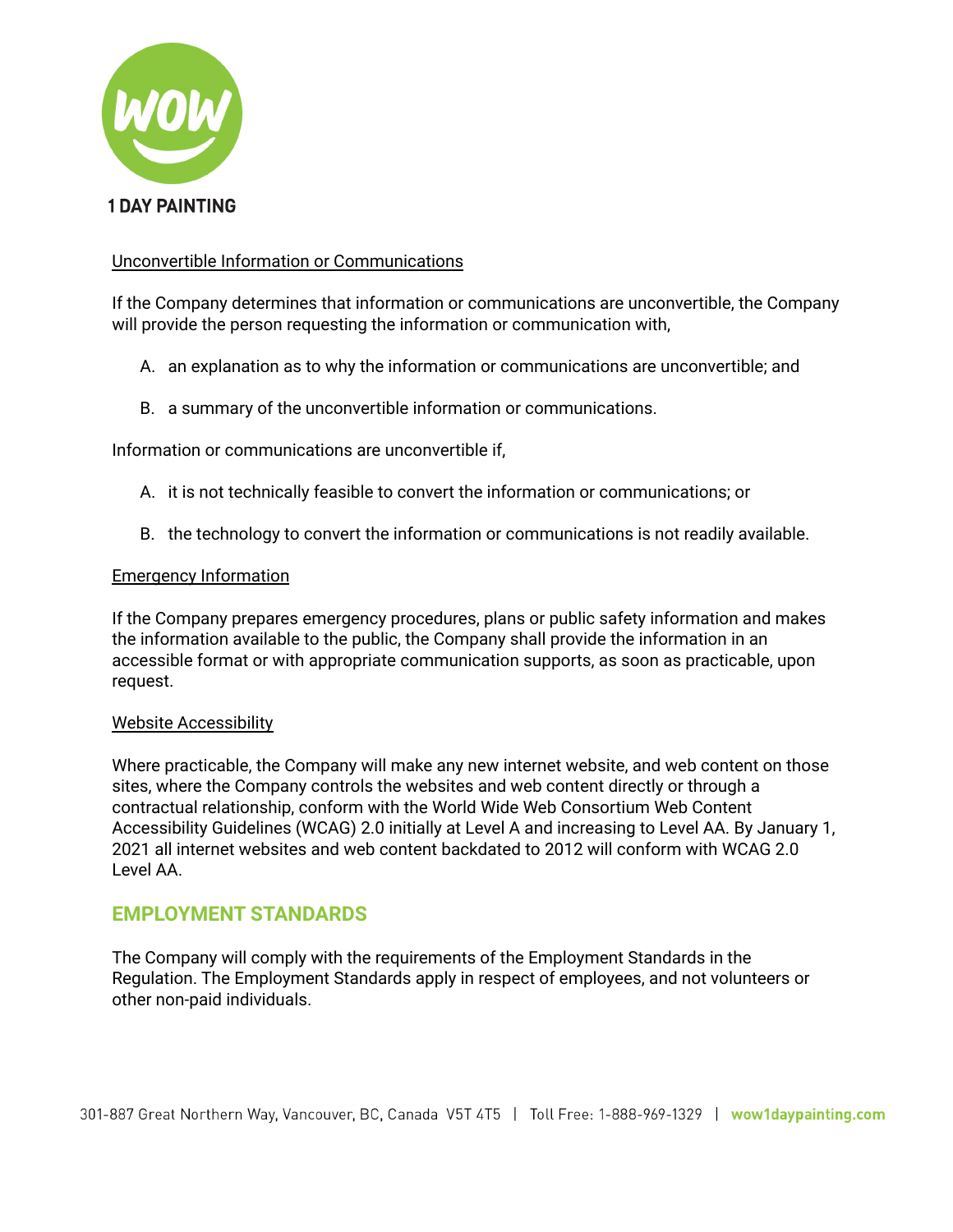

### Recruitment

The Company will notify employees and the public about the availability of accommodations for applicants and employees, in its recruitment processes.

During the recruitment process, when job applicants are individually selected to participate in an assessment or selection process they will be notified that accommodations are available upon request. If a selected applicant requests accommodation, the Company will consult with the applicant and provide or arrange for a suitable accommodation, taking into account the individual's needs.

The Company will notify successful applicants of its policies for accommodating employees with disabilities, when making offers of employment to a successful applicant.

#### Employee Notification

The Company shall inform its employees of its policies used to support employees with disabilities, including but not limited to, policies on the provision of job accommodations that take into account an employee's accessibility needs due to a disability. Such information will be provided as follows:

- 1. To new employees as soon as practicable after they begin their employment;
- 2. To existing employees whenever there is a change to existing policies on the provision of job accommodations that take into account an employee's accessibility needs due to a disability.

#### Accessible Formats and Communication Supports

Upon request by an employee with a disability, the Company will consult with the employee to provide or arrange for the provision of accessible formats and communication supports for:

- 1. Information that is needed in order to perform the employee's job; and
- 2. Information that is generally available to employees in the workplace.

The Company will consult with the employee making the request in determining the suitability of an accessible format or communication support.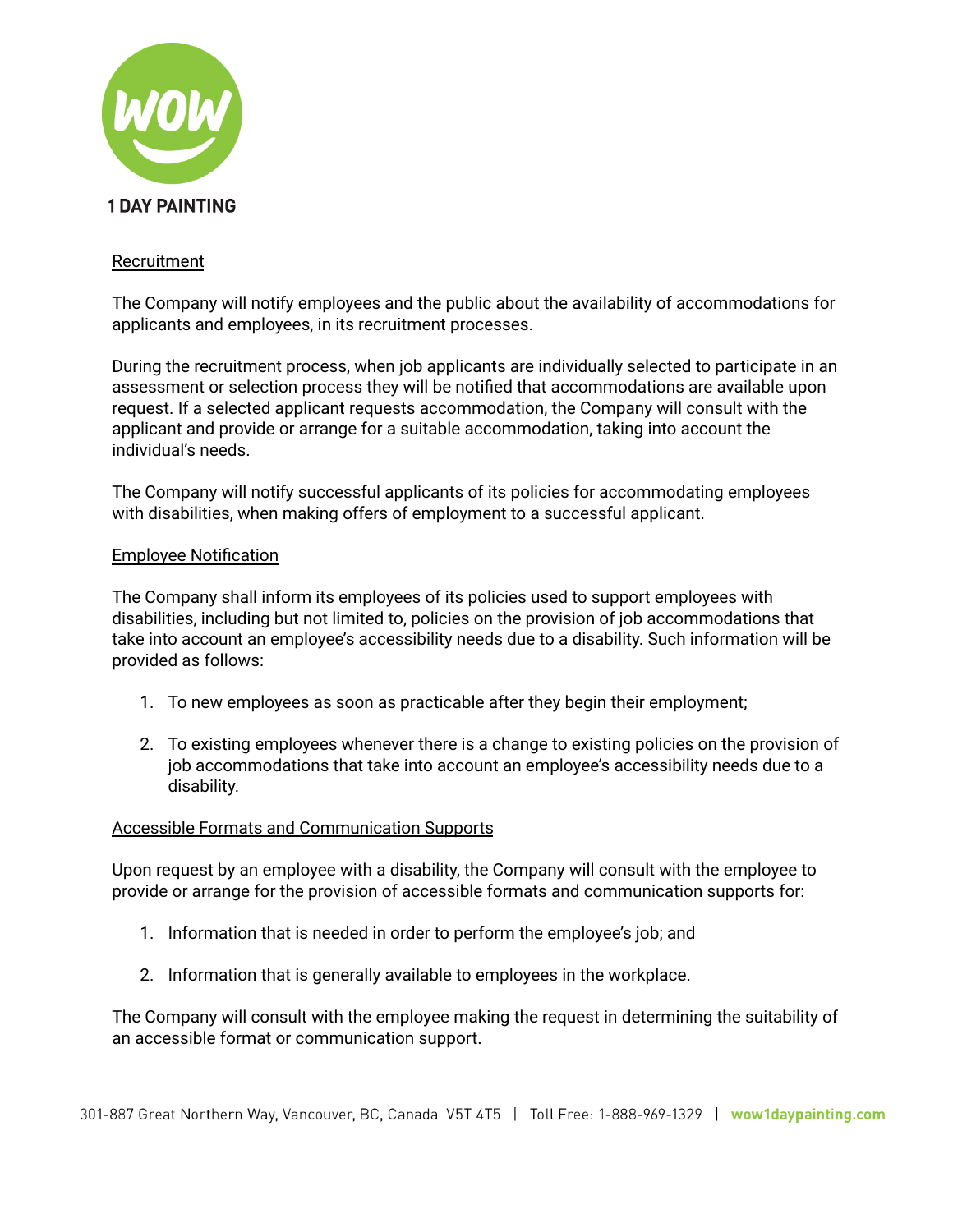

### Individual Accommodation Plans (IAP)

The Company will develop and have in place a written process for developing a documented individual accommodation plan for employees with a disability. The process will include the following elements:

- 1. The manner in which an employee requesting accommodation can participate in the development of the individual accommodation plan.
- 2. The means by which the employee is assessed on an individual basis.
- 3. The manner in which the employer can request an evaluation by an outside medical or other expert, at the employer's expense, to assist the employer in determining if accommodation can be achieved and, if so, how accommodation can be achieved.
- 4. The manner in which the employee can request the participation of a representative from their bargaining agent, where the employee is represented by a bargaining agent, or other representative from the workplace, where the employee is not represented by a bargaining agent, in the development of the accommodation plan.
- 5. The steps taken to protect the privacy of the employee's personal information.
- 6. The frequency with which the individual accommodation plan will be reviewed and updated and the manner in which it will be done.
- 7. If an individual accommodation plan is denied, the manner in which the reasons for the denial will be provided to the employee.
- 8. The means of providing the individual accommodation plan in a format that takes into account the employee's accessibility needs due to disability.

If requested, individual accommodation plans will include any information regarding accessible formats and communication supports provided, and if required, will include individualized workplace emergency response information. They will also identify any other accommodation to be provided.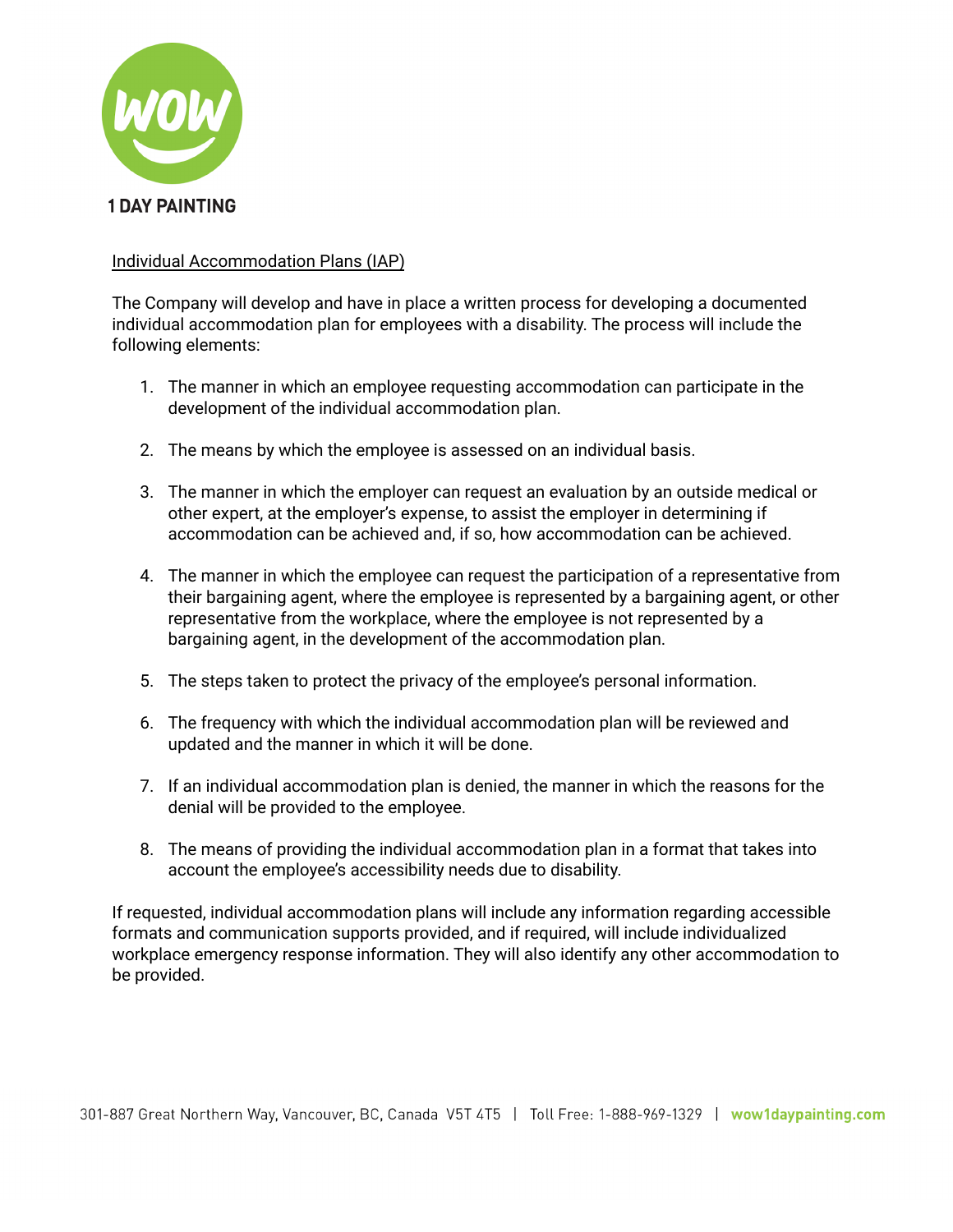

### Return to Work

The Company will have in place a return to work process for employees who have been absent from work due to a disability and require disability-related accommodation in order to return to work. Such processes shall be documented and will outline the steps that the Company will take to facilitate the return to work and include an individual accommodation plan.

### Performance Management, Career Development and Advancement and Redeployment

Performance management processes related to assessing and improving employee performance, productivity and effectiveness will take into account the accessibility needs of employees with disabilities, as well as individual accommodation plans.

The Company will take into account the accessibility needs of its employees with disabilities as well as any individual accommodation plans when providing career development and advancement to its employees. Career development and advancement includes providing additional responsibilities within an employee's current position, the movement of an employee from one job to another which may provide greater responsibility, compensation and or place the employee at a higher level in the organization, or any combination of these.

If the Company has the need to reassign employees to other departments or jobs within the organization as a result of job elimination, the Company will take into account the accessibility needs of employees with disabilities as well as individual accommodation plans.

### Workplace Emergency Response Information

The Company shall provide individualized workplace emergency response information to employees who have a disability.

If the disability is such that the individualized information is necessary and the employer is aware of the need for accommodation due to the employee's disability. If the employee who receives individual workplace emergency response information requires assistance and with the employee's consent, the Company shall provide the workplace emergency information to the person designated by the Company to provide assistance to the employee.

This will be done as soon as practicable after becoming aware of the need for accommodation due to the employee's disability.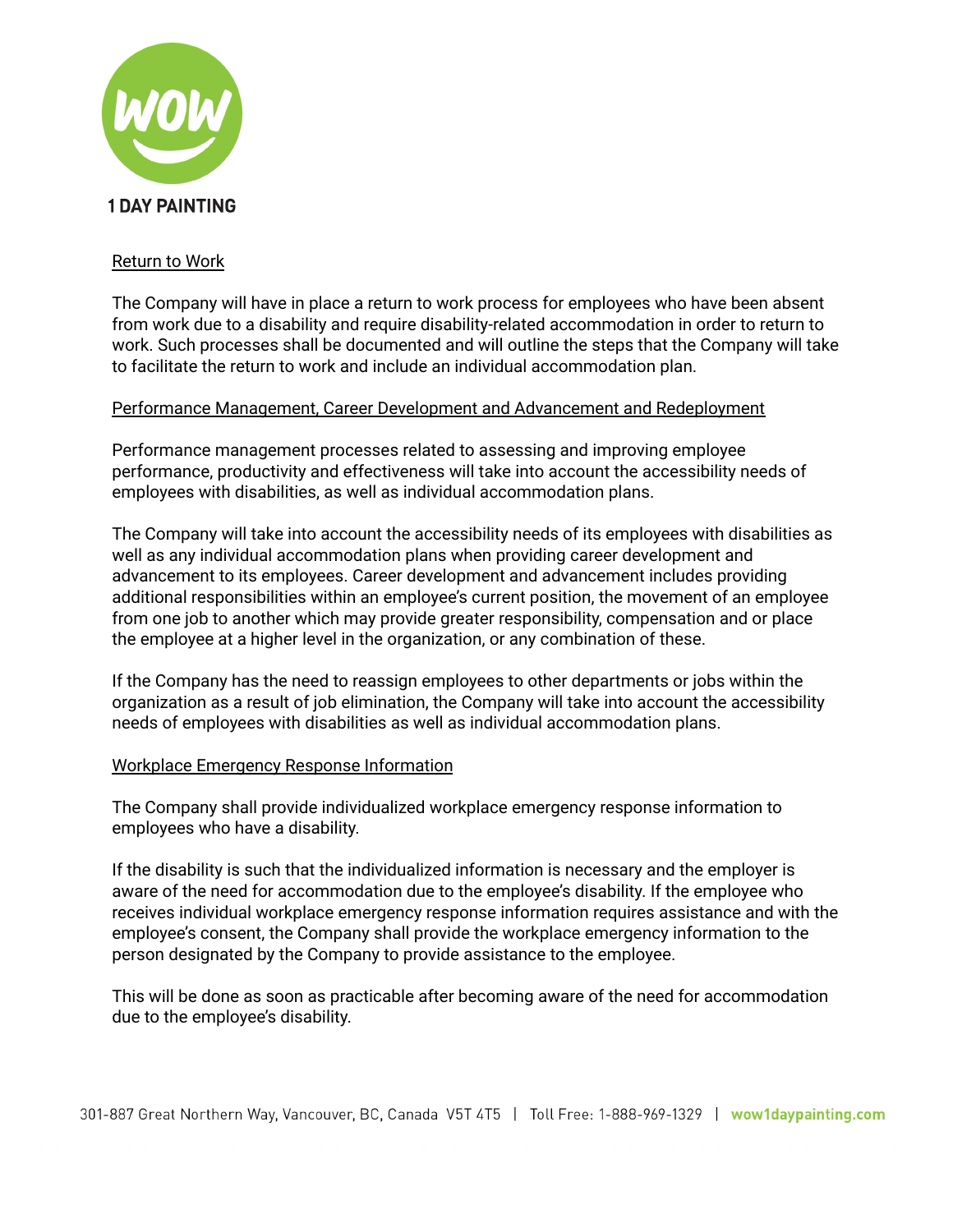

The Company will review the individualized workplace emergency response information when the employee moves to a different location in the organization, when overall accommodations needs or plans are reviewed and when the Company reviews its general emergency response policies.

## **DESIGN OF PUBLIC SPACES**

The Company will meet the Accessibility Standards for the Design of Public Spaces when building or redeveloping public spaces. Public spaces include, but are not limited to, outdoor public eating areas, outdoor paths of travel, accessible off street parking and service-related elements such as counters and waiting areas.

## **QUESTIONS**

If anyone has questions about the Company's accessibility policy and/or multi-year accessibility plan, or requires this information in an accessible format, please contact [people@o2ebrands.com](mailto:people@o2ebrands.com)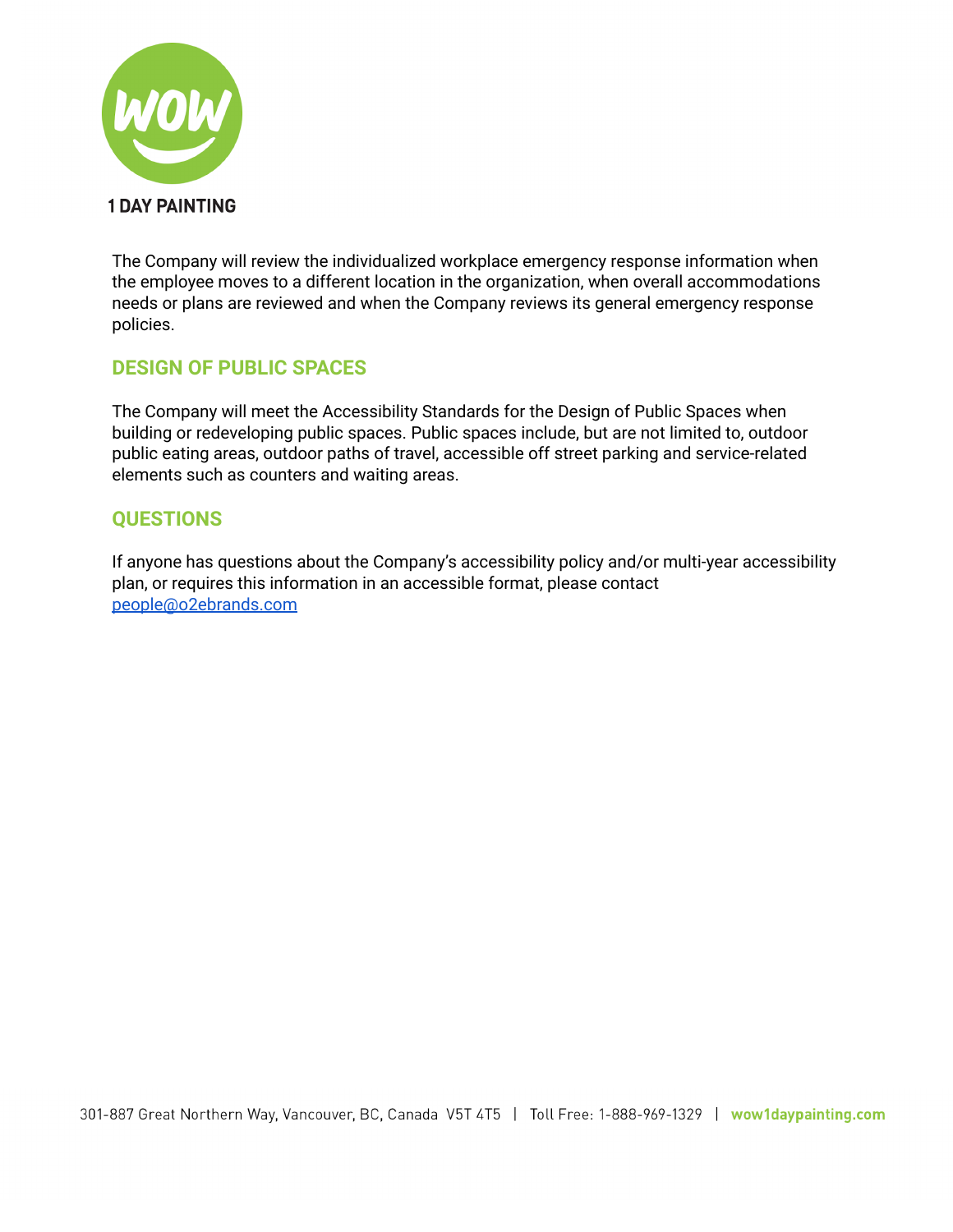

# **WOW 1 DAY PAINTING INC. MULTI-YEAR ACCESSIBILITY PLAN**

The Company has already taken the following steps to comply with the Customer Service Standards:

- 1. The Company has developed and implemented a policy governing its provision of goods, services and facilities to persons with disabilities, in accordance with the Customer Service Standards.
- 2. The Company has incorporated its policies with respect to service animals and support persons into its policy referenced in paragraph 1 above.
- 3. The Company has incorporated its procedures for providing notices of temporary disruptions into the policy referenced in paragraph 1 above.
- 4. The Company has provided the required training to its employees, volunteers, individuals who participate in the development of its policies, and all persons who provide goods, services and/or facilities on the Company's behalf, and will continue to provide such training in accordance with the Customer Service Standards.
- 5. The Company has developed a feedback process and has incorporated its practices in respect of its feedback process into the policy referenced in paragraph 1 above.
- 6. All copies of the Company's documentation required by the Customer Service Standards will be provided in an accessible format or with communication support, upon request.

The chart below sets out the Company's strategies for meeting the requirements of the Integrated Accessibility Standards.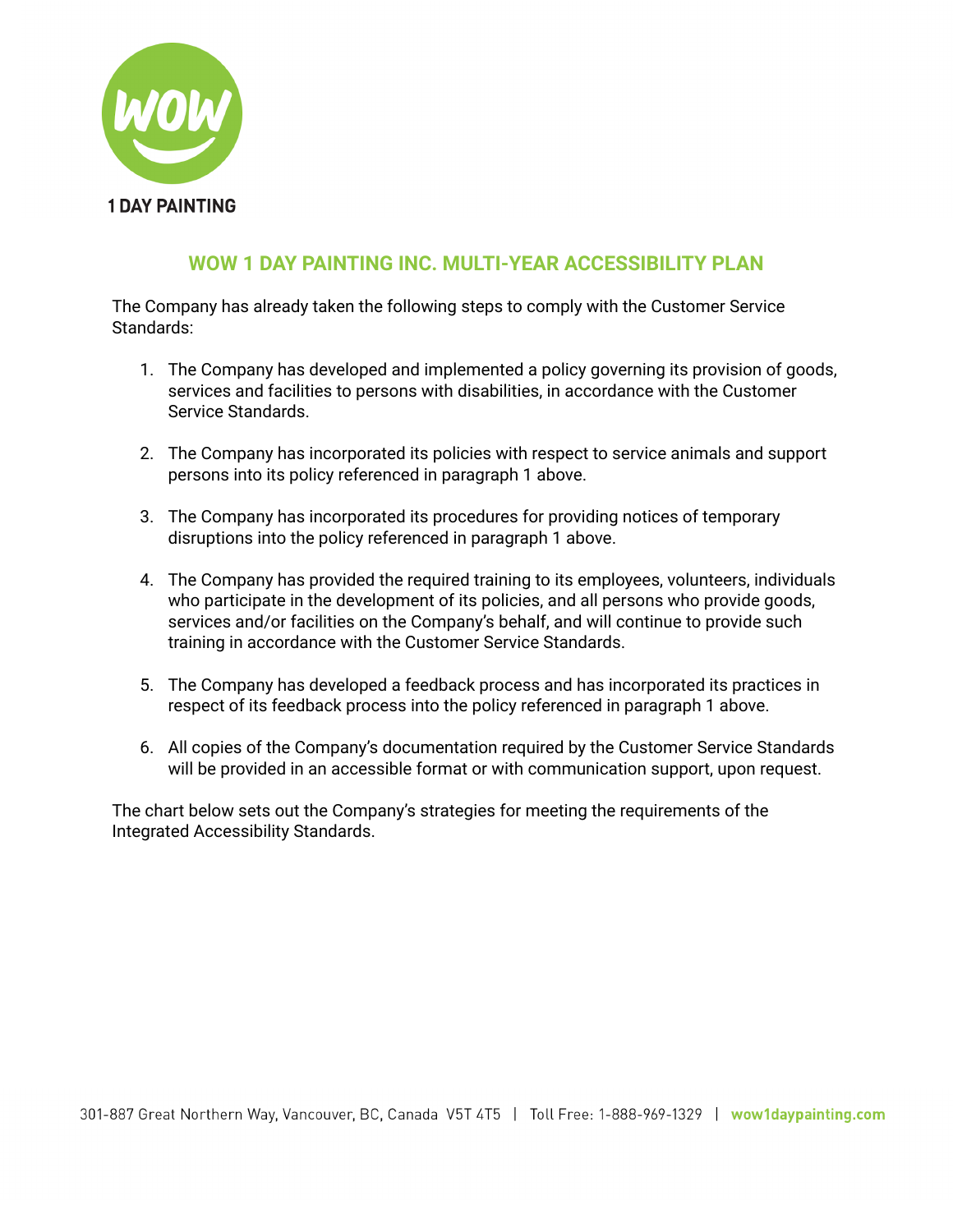

| <b>ACTIVITY</b>                                                                                                                                                                                                              | <b>DEPARTMENT</b><br><b>RESPONSIBLE /</b><br><b>ACTION PLAN</b> | <b>STATUS</b> |
|------------------------------------------------------------------------------------------------------------------------------------------------------------------------------------------------------------------------------|-----------------------------------------------------------------|---------------|
| <b>POLICIES &amp; PROCEDURES</b>                                                                                                                                                                                             |                                                                 |               |
| Create Policies with Statement of Organizational<br>Commitment in written form                                                                                                                                               | People & Legal                                                  |               |
| Make available to the Public                                                                                                                                                                                                 | Legal & Business<br>Technology ("BT")                           |               |
| <b>ACCESSIBILITY PLAN - MULTI-YEAR</b>                                                                                                                                                                                       |                                                                 |               |
| Develop Accessibility Plan                                                                                                                                                                                                   | People & Legal                                                  |               |
| Post to WOW 1 DAY PAINTING INC. website                                                                                                                                                                                      | Legal & BT                                                      |               |
| File Accessibility Report in accordance with section<br>14 of the AODA                                                                                                                                                       | Legal                                                           |               |
| Review every 5 years                                                                                                                                                                                                         | People                                                          |               |
| Provide in alternative format upon request                                                                                                                                                                                   | People                                                          |               |
| <b>TRAINING</b>                                                                                                                                                                                                              |                                                                 |               |
| All employees & volunteers, policy developers, those<br>providing goods or services on behalf of the<br>organization will be trained regarding the Integrated<br>Accessibility Standards Regulation and Human Rights<br>Code | People                                                          |               |
| Develop training content                                                                                                                                                                                                     | People                                                          |               |
| Create training schedule                                                                                                                                                                                                     | People                                                          |               |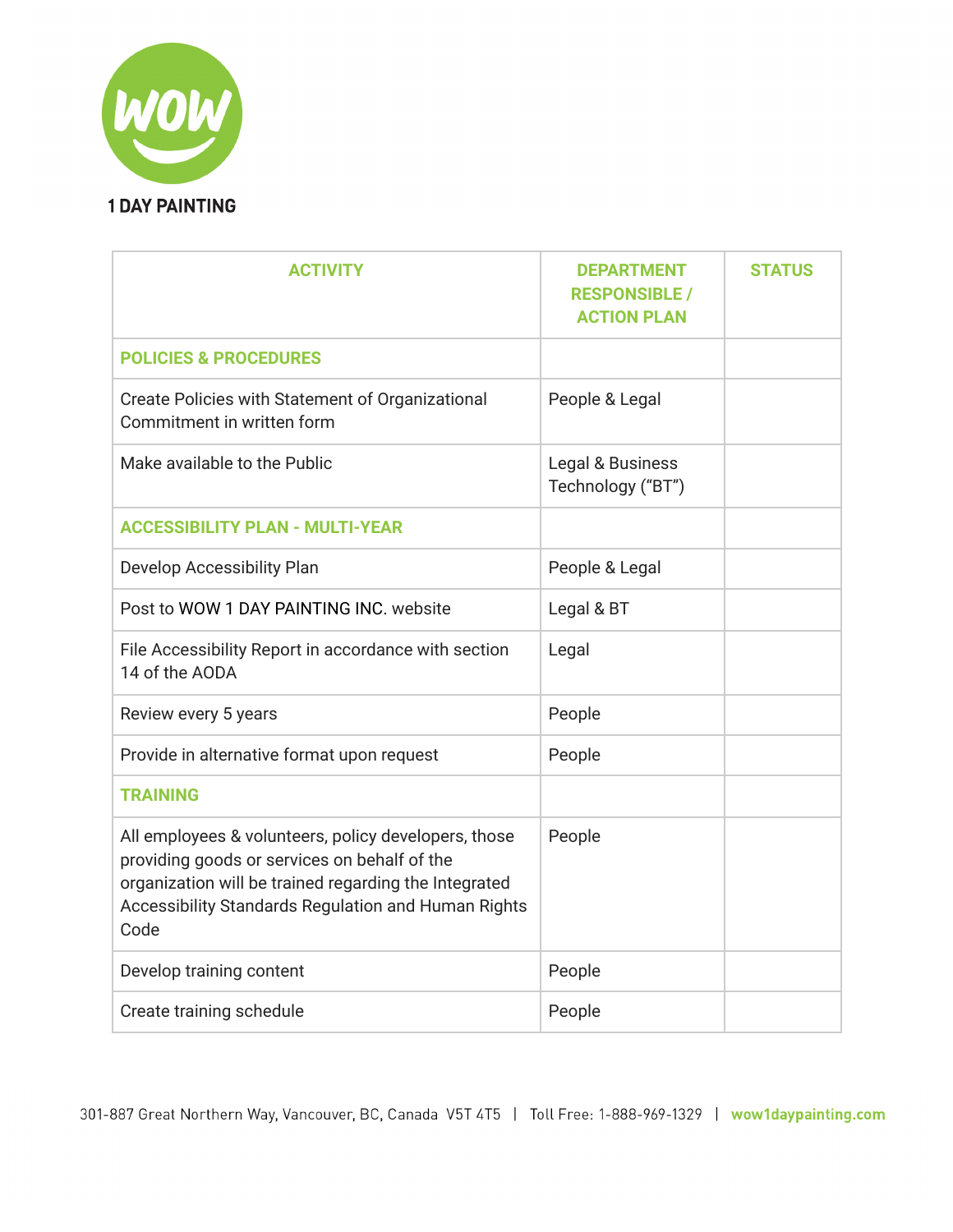

| <b>ACTIVITY</b>                                                                                                                                                                                                                                                                                                                                                                                    | <b>DEPARTMENT</b><br><b>RESPONSIBLE /</b><br><b>ACTION PLAN</b> | <b>STATUS</b> |
|----------------------------------------------------------------------------------------------------------------------------------------------------------------------------------------------------------------------------------------------------------------------------------------------------------------------------------------------------------------------------------------------------|-----------------------------------------------------------------|---------------|
| Retain record of attendance at training on each date                                                                                                                                                                                                                                                                                                                                               | People                                                          |               |
| <b>INFORMATION &amp; COMMUNICATIONS</b>                                                                                                                                                                                                                                                                                                                                                            |                                                                 |               |
| If WOW 1 DAY PAINTING INC. prepares emergency<br>procedures, plans or public safety information and<br>makes the information available to the public, WOW 1<br>DAY PAINTING INC. will provide the information in an<br>accessible format or with appropriate communication<br>support, as soon as practicable, upon request.                                                                       | People                                                          |               |
| WOW 1 DAY PAINTING INC. will ensure that its<br>processes for receiving and responding to feedback<br>are accessible to persons with disabilities by<br>providing or arranging for the provision of accessible<br>formats and with communication support upon<br>request. A review of feedback processes and<br>accessibility will be completed.<br>WOW 1 DAY PAINTING INC. will notify the public | People                                                          |               |
| about the availability of accessible formats and<br>communication support.                                                                                                                                                                                                                                                                                                                         |                                                                 |               |
| Provide accessible formats and communication<br>support upon request in respect of information that is<br>publicly available, in a timely manner at a cost that is<br>no more than the regular cost charged to other<br>persons.                                                                                                                                                                   | People                                                          |               |
| New WOW 1 DAY PAINTING INC. websites and<br>content will comply with WCAG 2.0 Level A                                                                                                                                                                                                                                                                                                              | BT & Legal                                                      |               |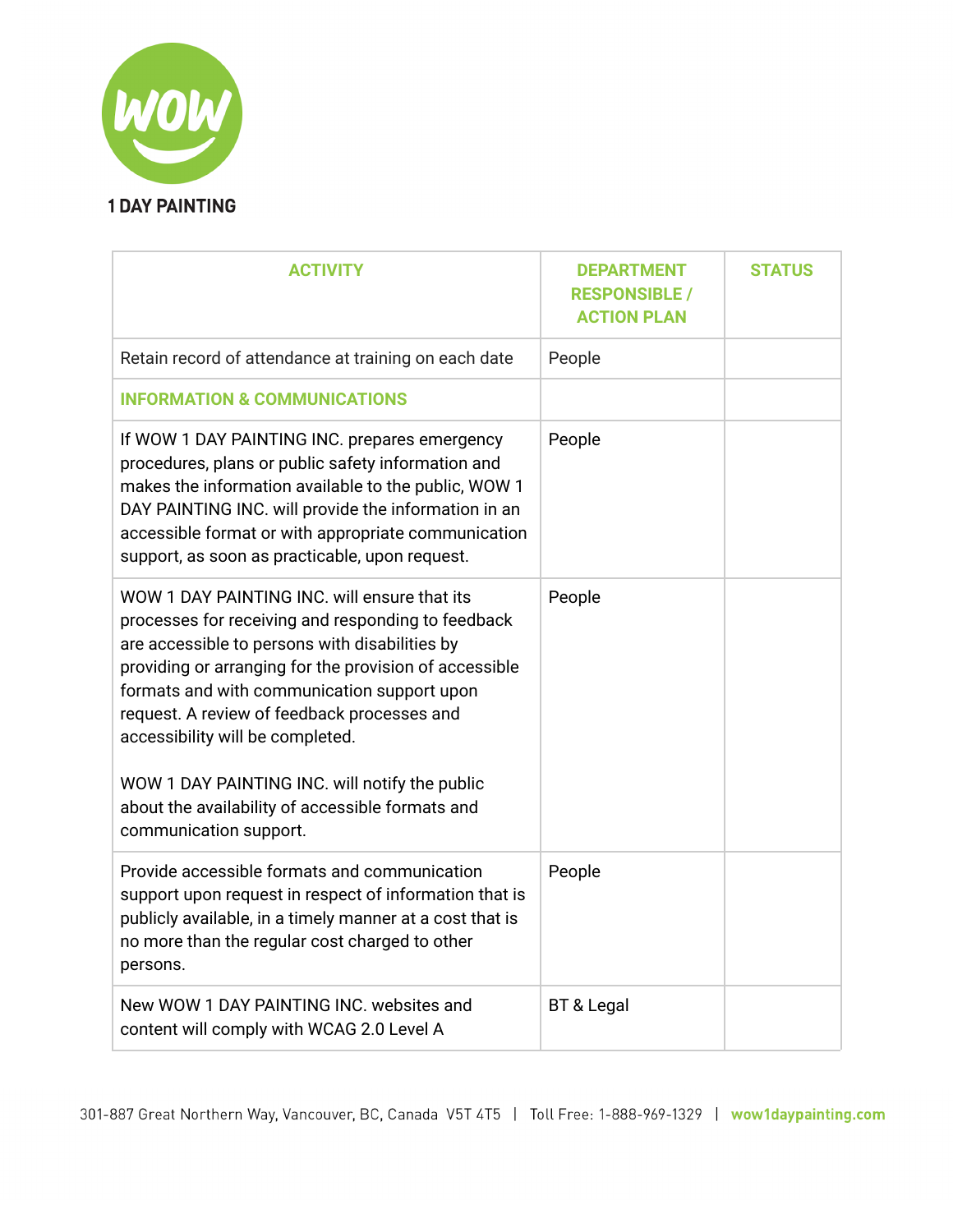

| <b>ACTIVITY</b>                                                                                                        | <b>DEPARTMENT</b><br><b>RESPONSIBLE /</b><br><b>ACTION PLAN</b> | <b>STATUS</b> |
|------------------------------------------------------------------------------------------------------------------------|-----------------------------------------------------------------|---------------|
| All WOW 1 DAY PAINTING INC. internet websites and<br>web content will comply with WCAG 2.0 Level AA                    | BT & Legal                                                      |               |
| <b>EMPLOYMENT</b>                                                                                                      |                                                                 |               |
| Workplace Emergency Response for staff                                                                                 | People                                                          |               |
| Recruitment - notify employees and public regarding<br>availability of accommodation.                                  | People                                                          |               |
| Notify applicants of availability of accommodation<br>upon request for assessments or selection process.               | People                                                          |               |
| Notify successful applicants of WOW 1 DAY PAINTING<br>INC's policies for accommodating employees with<br>disabilities. | People                                                          |               |
| Inform employees of policies regarding job<br>accommodations.                                                          | People                                                          |               |
| Providing accessible formats and communication<br>supports to perform job                                              | People                                                          |               |
| Have documented Individual Accommodation Plans<br>process in place.                                                    | People                                                          |               |
| Create a return to work process containing all<br>elements required by the Regulation.                                 | People                                                          |               |
| Performance management takes into account an<br>employee's accessibility needs.                                        | People                                                          |               |